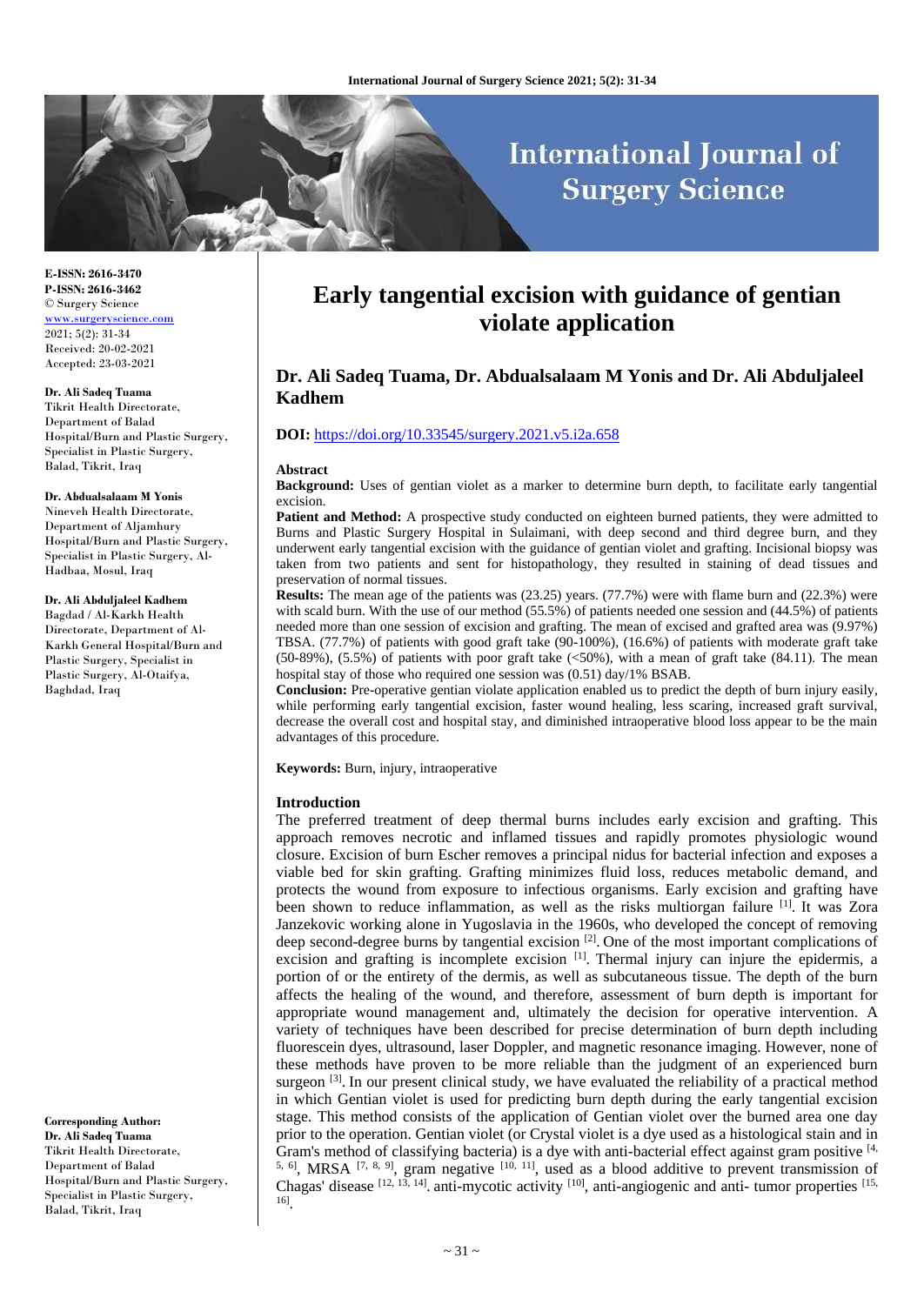When used alone, Gentian violet combine with necrotic tissue to stain an eschar or scab. This property may be employed, for example to treat the raw surfaces of burns and ulcers [17]. Gentian violet is actively demethylated by liver microsomes from different animals and is reduced to leucogentian violet by intestinal microflora. Other pathways of Gentian violet metabolism have recently been investigated that involve its oxidative N-demethylation by peroxidases [18].

## **Patients & methods**

**Study design and setting:** Prospective study carried out in Burns and Plastic Surgery Hospital in Sulaimani for period from April to October, 2015.

**Population study:** All burned patients admitted to Burns and Plastic Surgery Hospital in Sulaimani considered as study population.

**Sampling:** A sample of 18 burned patients with deep 2nd and 3rd degree, were selected from patients admitted to Burns and Plastic Surgery Hospital in Sulaimani.

## **Data analysis**



**Fig 1:** Age distribution



**Fig 2:** Gender distribution.



**Fig 3:** Mechanism of burn



**Fig 4:** Burn depth percentage.

The patients were evaluated preoperatively by taking history, clinical examination, and laboratory investigations.

**Surgical procedure:** The burned areas were irrigated with normal saline, then stained with 1% Gentian violet and dressed with Gentian violet impregnated gauze, wrapping the burned area about 24 hours prior to operation time. There was colour varieation of the burned area related to variability of necrotic tissue depth in the burned area. During surgery and before excision tourniquet was used in the limbs, and the tumescent technique (dermocleisis), which is sub-Escher adrenaline injection in concentration of  $(1/1000 000)$  = one ampule adrenaline in one litre saline, in which [No. of millilitres injected  $=$  weight (Kg)/1% B.S.A.] are used as haemostatic's, in areas other than limbs [20] . The stained Escher tissues were excised tangentially by deepening the excision using Watson's knifes or electrical dermatome until the unstained tissue reached. After completion of the excision the tourniquet was deflated and bleeding was controlled by gauze impregnated with diluted adrenalin, or electrocautery. It was observed that there was less bleeding, as evidenced by scarcity of bleeding points, compared with conventional excision technique. Autograft procedures were performed to cover the excised areas with meshed graft as shown in (fig.5) followed by conventional dressing with Vaseline-impregnated gauze.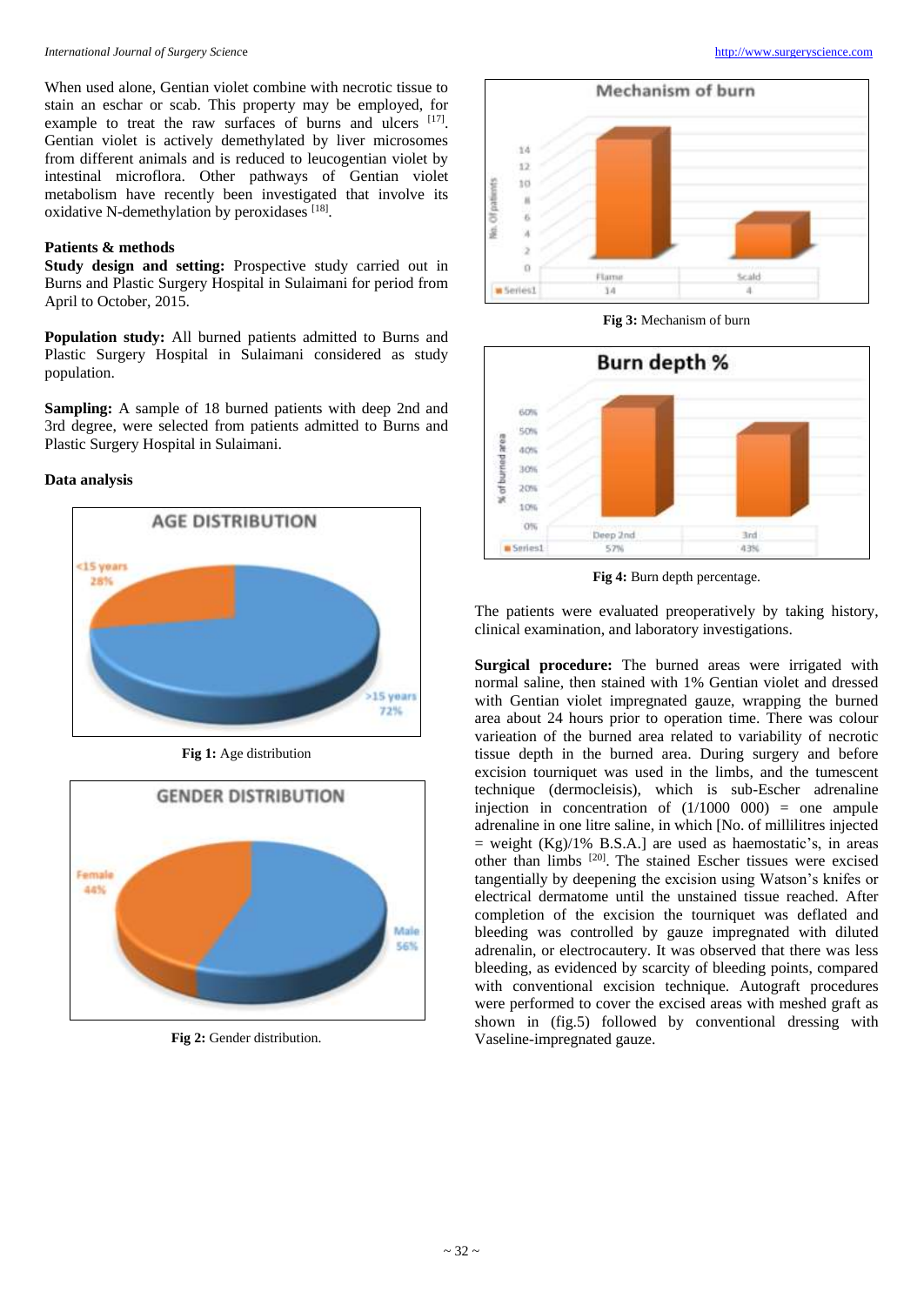

**Fig 5:** Excision and skin graft of the patient

Full thickness Incisional biopsy were taken from query area of two patients and sent for histopathological study, to show if viable tissue was stained or the stain confined to dead (necrotic) tissue. First dressing of SSG usually was done at the third postoperative day as shown in (Fig.6).



Fig 6: 3<sup>rd</sup> post-operative day.

#### **Results**

**1. Histological study showed:** Staining of necrotic tissue with preservation of normal tissues.

#### **2. The mean graft take**

**Table 1:** Mean graft take

| <b>Good take SSG</b> | Moderate take SSG | <b>Bad take SSG</b> | <b>Mean graft</b> | Total number of patient treated by Gentian violet |
|----------------------|-------------------|---------------------|-------------------|---------------------------------------------------|
| 90-100%              | 50 - 89%          | : 50%               | take              | guidance and tangential excision                  |
| 4 patient            | patient           | patient             | 84.1              | 18 patient                                        |

**3. The mean hospital stay:** The mean hospital stay postoperative was 0.51 day /1% BSA.

4. It was a single session of staining and excision to remove the necrotic tissue from a specific area.

One patient underwent secondary skin grafting because bad graft take in the first session.

## **Discussion**

The extent and depth of burns are essential determinants of mortality and morbidity following thermal injury. In the our study, histopathologic results show that necrotic tissues stained and the viable tissue free of stain that allow easier excision. Although the mean graft take was 84.11% of an eighteen patients in our study, while the mean graft take in a study done in turkey in 1999 on 42 patient using the methylene blue as guidance for tangential excision was 98% using the same principle In management  $[21]$  our study result including complicated cases, one patient with (bad- take category) due to infection leading to partial graft loss, and three patient (moderate-take category) mostly due to missed small areas of dead tissues that prevent the take of skin graft. When we are compare our procedure with a conventional excision performed in our hospital under the same condition and by the same surgeons and team, we get the following advantages:

- 1. Conservative debridement as normal tissue preserved compared with conventional excision, in which variable amount of normal tissues excised.
- 2. Less blood loss, as evidenced by scarcity of bleeding points, compared with conventional excision technique.
- 3. Less experience needed for excision to yield a good take of graft, while in conventional excision good experience is required for successful excision.
- 4. Shorter operating time to assure (no dead tissues left behind), that time was usually consumed on expense of blood loss from uncovered wound in the conventional way of excision.
- 5. More economic; less amount of gauze needed for swab. Less total time of hospital stay due to early excision and

grafting.

6. The mean of hospital stay (no. of days) after operation was about 0.51/1% BSAB. In teen patients out of eighteen patient needed *only one session operation* the burned area excised and covered by split thickness skin graft, those patients with BSAB 10, 9, 9.5, 10, 7, 8, 5, 6, 7.5, 8.5% in an average 8.05% BSAB was (3-7 days) in an average 4.84 days.

Also when we are compare the result of our study with a study performed in our hospital by the same surgeon and team under the same condition, using methylene blue as a guidance for tangential excision on a (32) patients, with mean graft take (83.125%) that is meaning, a Gentian violet is equivalent to methylene blue in this point. In our study we didn't face any complication related to Gentian violet such as allergy, irritation, or pain. It to date, no serious side effects have been reported when used externally. However, intravenous injection can cause depression in the white blood cell count. Surprisingly, no acute toxic side effects were reported after administration of large amounts of Gentian violet-treated blood.<sup>18</sup> Limitation of our study, include in complete excision of concave areas and an area between fingers by Watsons knife or dermatome, that's need water jet instrument to excise these specific areas, but it isn't available in our center now. During the application procedure, Gentian violet impregnated gauze was wrapped over the burned area 24 h prior to the operation. It can also be mixed with silver sulphadiazine or other topical burn agents, although impregnated gauze application alone proves easier than other applications.

#### **Conclusion**

Pre-operative Gentian violet application enabled us to predict the depth of burn injury easily while performing early tangential excision, faster wound healing, less scaring, increased graft survival, decrease the overall cost and hospital stay, and diminished intraoperative blood loss appear to be the main advantages of this procedure.